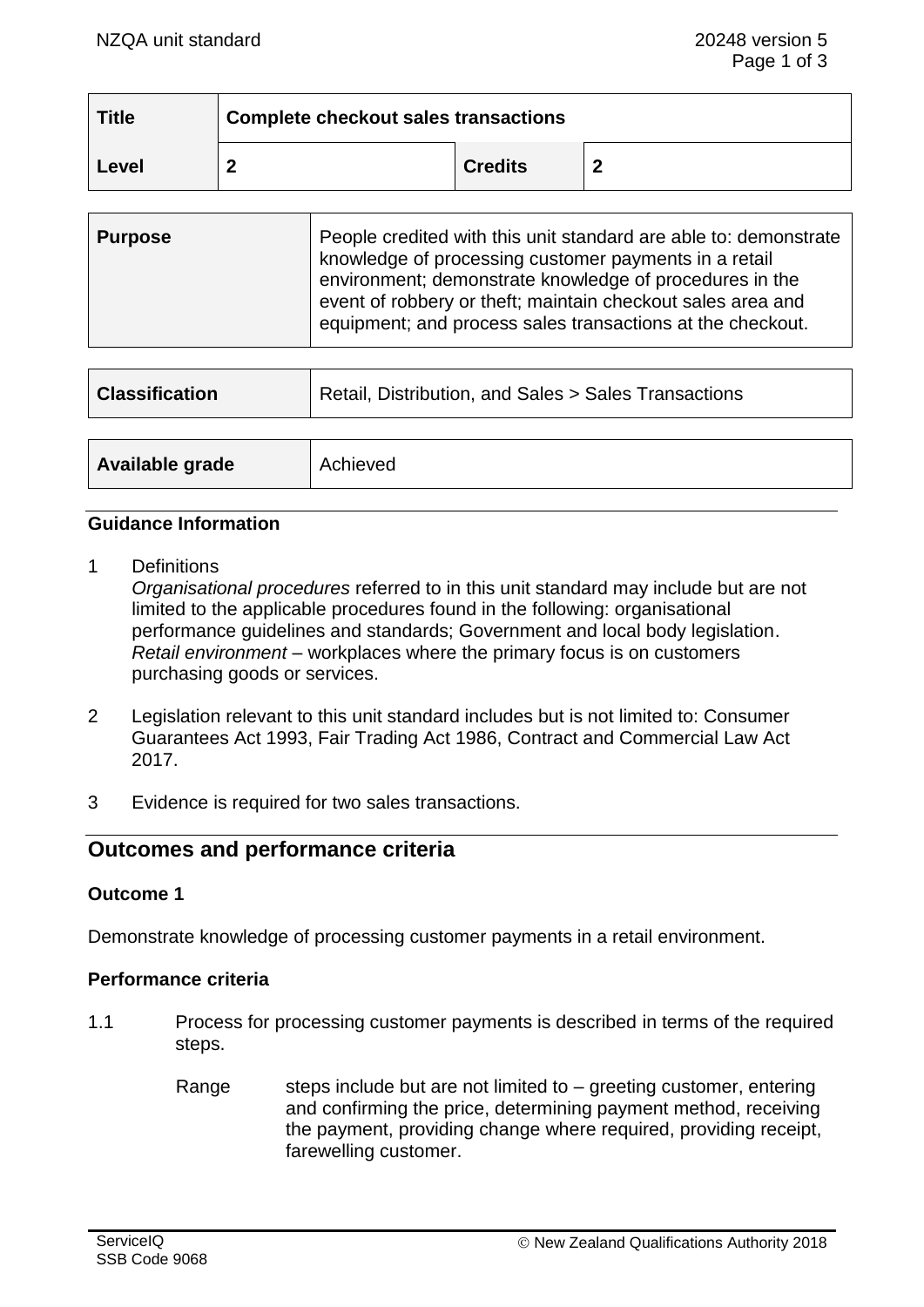# **Outcome 2**

Demonstrate knowledge of procedures in the event of robbery or theft.

### **Performance criteria**

2.1 Procedures in the event of robbery and or theft are described in terms of organisational procedures.

### **Outcome 3**

Maintain checkout sales area and equipment.

### **Performance criteria**

- 3.1 Routine maintenance on equipment for use in sales transactions is carried out and equipment is prepared for use in accordance with organisational procedures.
	- Range equipment may include but is not limited to  $-$  scanners (fixed, hand held), key pad operated registers, Point of Sales System (POS), EFTPOS terminals, computer terminal, credit card processing equipment, cash drawer; evidence for two types of equipment.
- 3.2 The cleanliness and tidiness of the checkout area, and the availability of reference material and consumables are maintained in accordance with organisational procedures.
	- Range reference materials may include but are not limited to  $-$  product catalogues, look books, prices, codes, lists of contacts; consumables may include but are not limited to – transaction slips, cartridges, ribbons, rolls, receipt tapes.
- 3.3 Transaction records are maintained in accordance with organisational procedures.
	- Range  $\blacksquare$  transaction records may include but are not limited to on-line receipts, cash register tape, EFTPOS tape rolls.
- 3.4 Access to and use of checkout equipment complies with organisational procedures.

### **Outcome 4**

Process sales transactions at the checkout.

## **Performance criteria**

4.1 Barcodes on goods for purchase are scanned.